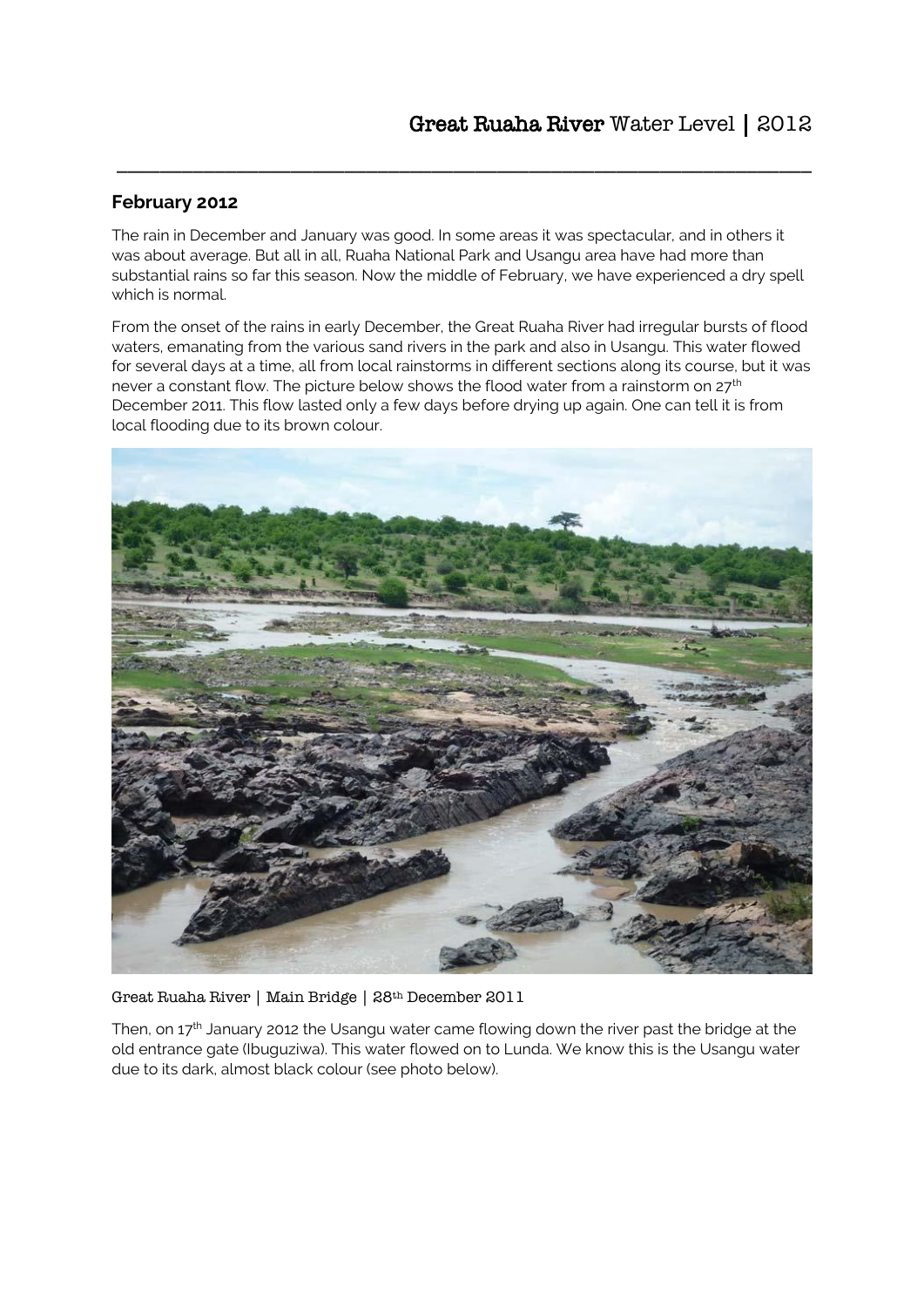

Great Ruaha River | Main Bridge | 28th January 2012

However, as can be seen from the photo below, taken from the same spot some 10 days later, the river level has not risen. It should be doing so if the water was flowing without interruption or abstraction. Also, the water in the photo below is slightly brown, which means that it has mixed with recent floodwater from rainstorms. We know these came from the area just south-west of Jongomero. So, even more reason that the water level should be higher than it was on 28<sup>th</sup> January. Finally...



Great Ruaha River | Main Bridge | 6th February 2012

The ever present stone marker at my old camp reveals all. If you look at the 2 photos below you can see how low the river actually is. It is about one third as full as it should be. I suspect that the massive off-takes in the Usangu area are greater than ever before. It is no wonder that Mtera Dam is not filling up very fast. If the water was allowed to flow naturally I feel sure that the river, and hence the dam would be an awful lot higher than what we are witnessing at present.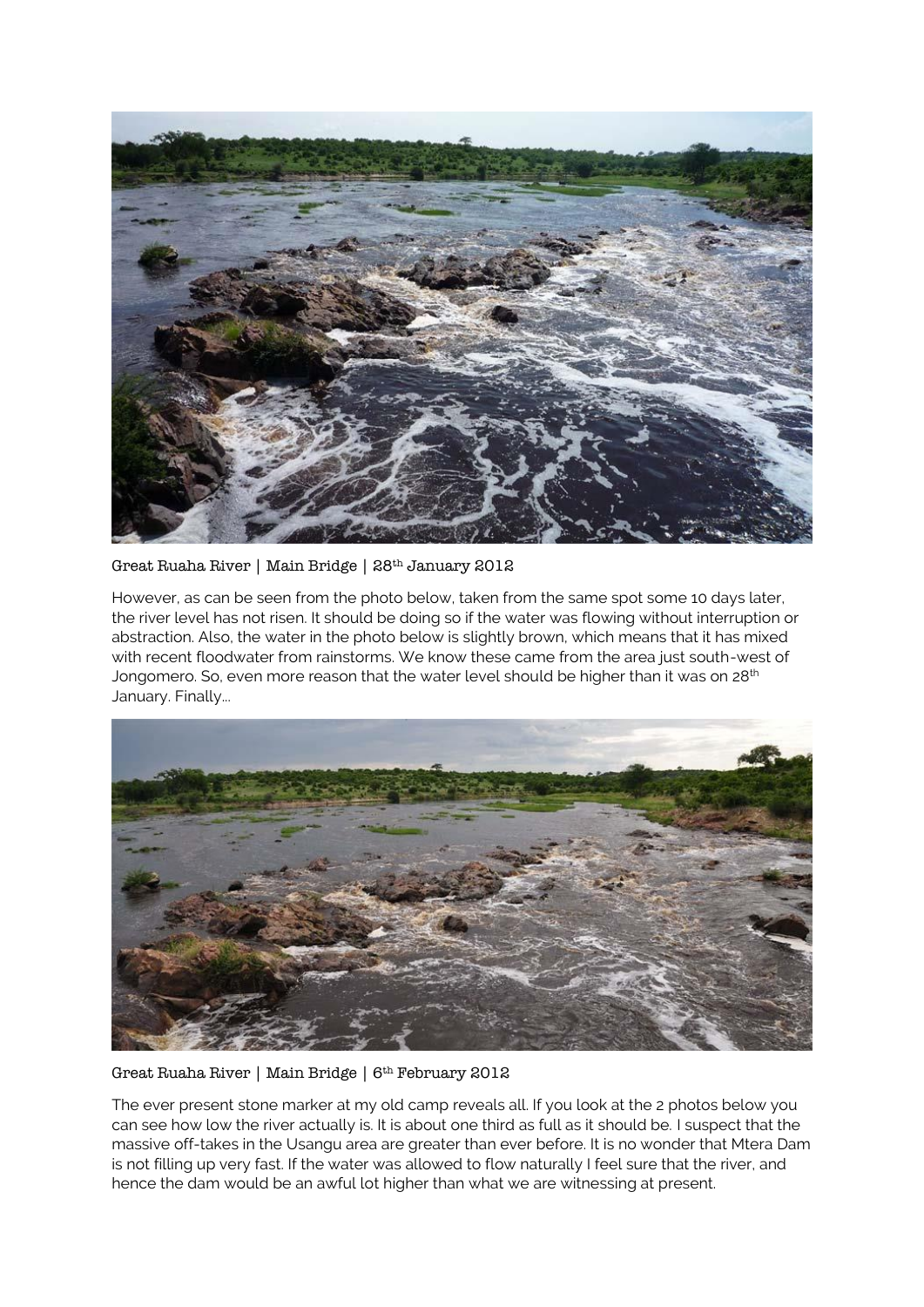

Great Ruaha River | Stone Marker – Sue's Old Camp | 2nd February 2012



Great Ruaha River | Stone Marker – Sue's Old Camp | 2nd February 2012

## **April 2012**

The Great Ruaha River has not increased in flow since February 2012. You can see that the grass has grown up without being hampered by any flooding. Therefore, the off-take from the Usangu Basin continues to be in vast quantities. It appears to be more each wet season, leaving less and less to come on through Ruaha National Park to the Mtera Dam.

The rainfall this wet season has been excellent in the catchment area so there has been no shortage there. The river should have covered the stone marker completely, and should remain this way until the end of May.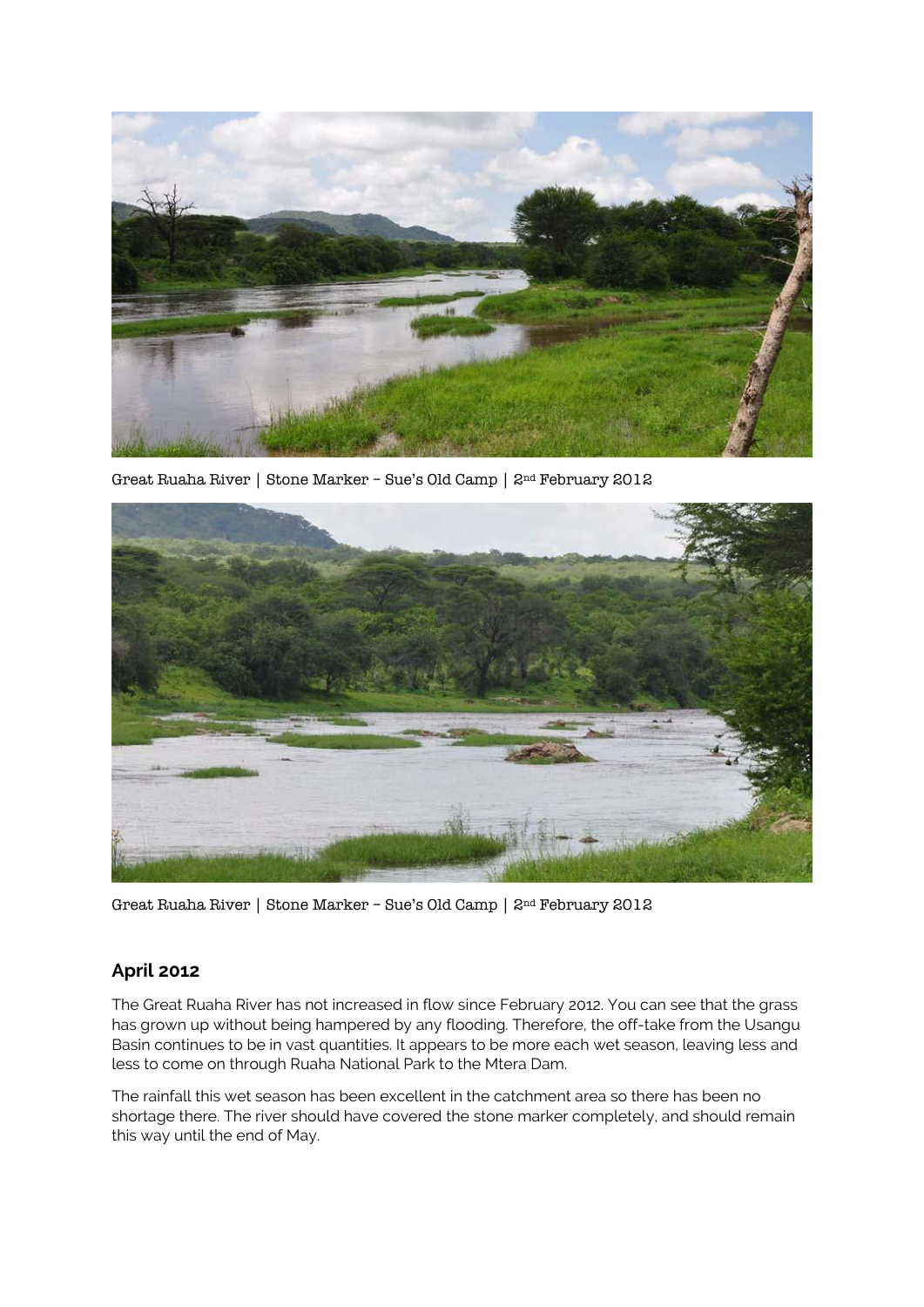The first two photos show the river as it was in April 2012, the third photo shows how the river should look at this time of year. This photo was taken two years ago in April 2010. Note there is only the top of the marker showing and no grasslands. The important factor to note is that the rainfall in 2012 was the same as 2010.

There can be no doubt that off-take is increasing in volume each year during the wet season. When will this stop? When will there be a limit on the off-take?



Great Ruaha River | Stone Marker – Sue's Old Camp | April 2012



Great Ruaha River | Stone Marker – Sue's Old Camp | April 2012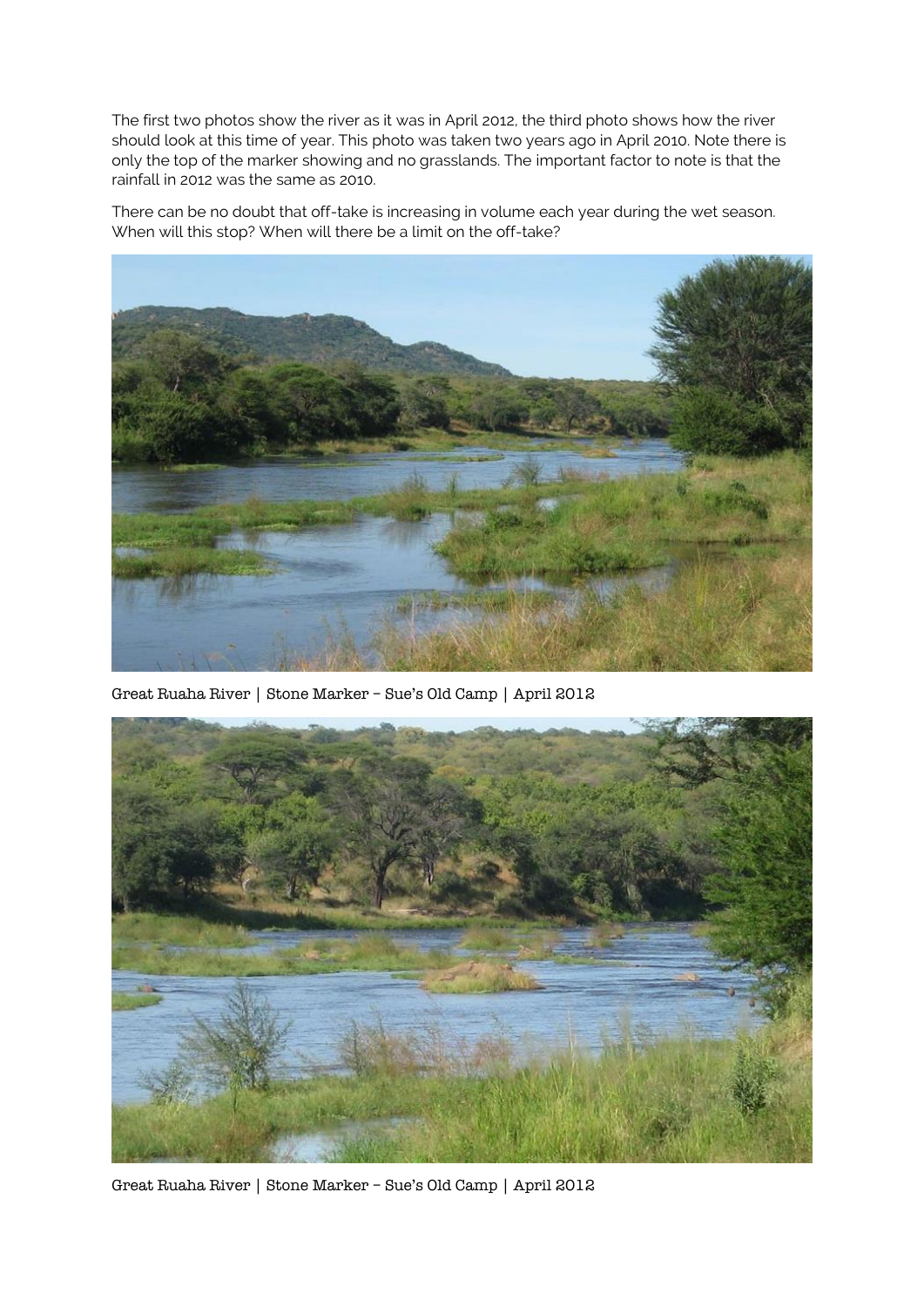

Great Ruaha River | Stone Marker – Sue's Old Camp | April 2010

# **July 2012**

The flow of the Great Ruaha River is falling fast. It always does at this time of year.

The first photo was taken on 15<sup>th</sup> June at the main bridge (the old gate - Ibuguziwa). Note that there are two channels flowing.



Great Ruaha River | Main Bridge | 15th June 2012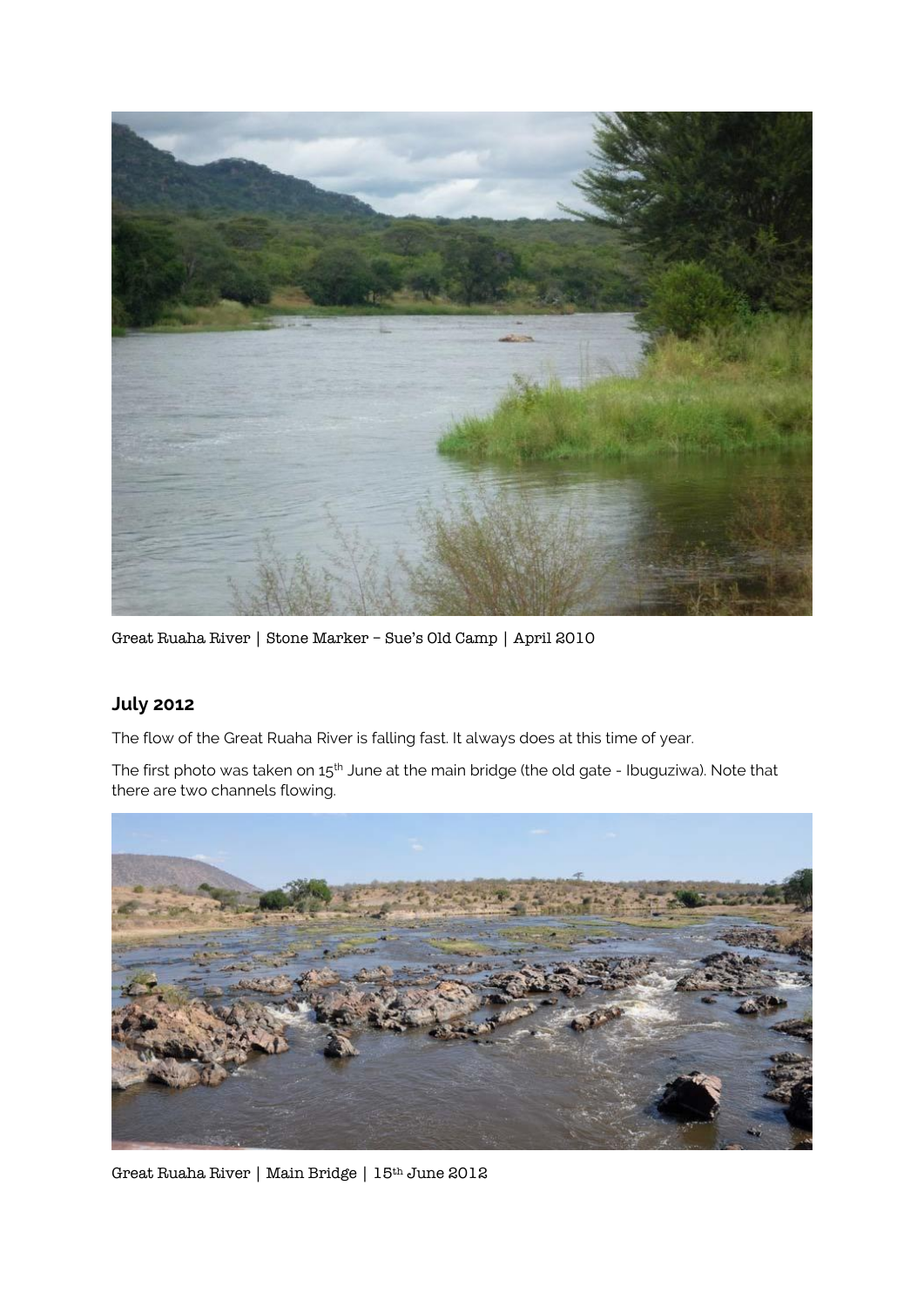The second photo was taken the other day on 30<sup>th</sup> July from the same place. There is now only the one channel flowing on the right hand side.



#### Great Ruaha River | Main Bridge | 30th July 2012

The final photo depicts the river from my old camp. The stone marker indicates how much the river has fallen. The peak of the wet season flow usually, or should, cover the top of the rock. This year it only reached half way up the rock, presumably due to massive off-take in the Usangu basin.



Great Ruaha River | Stone Marker – Sue's Old Camp | 7th July 2012

The rainfall this year has been good in most areas, although some areas were reported to be below average.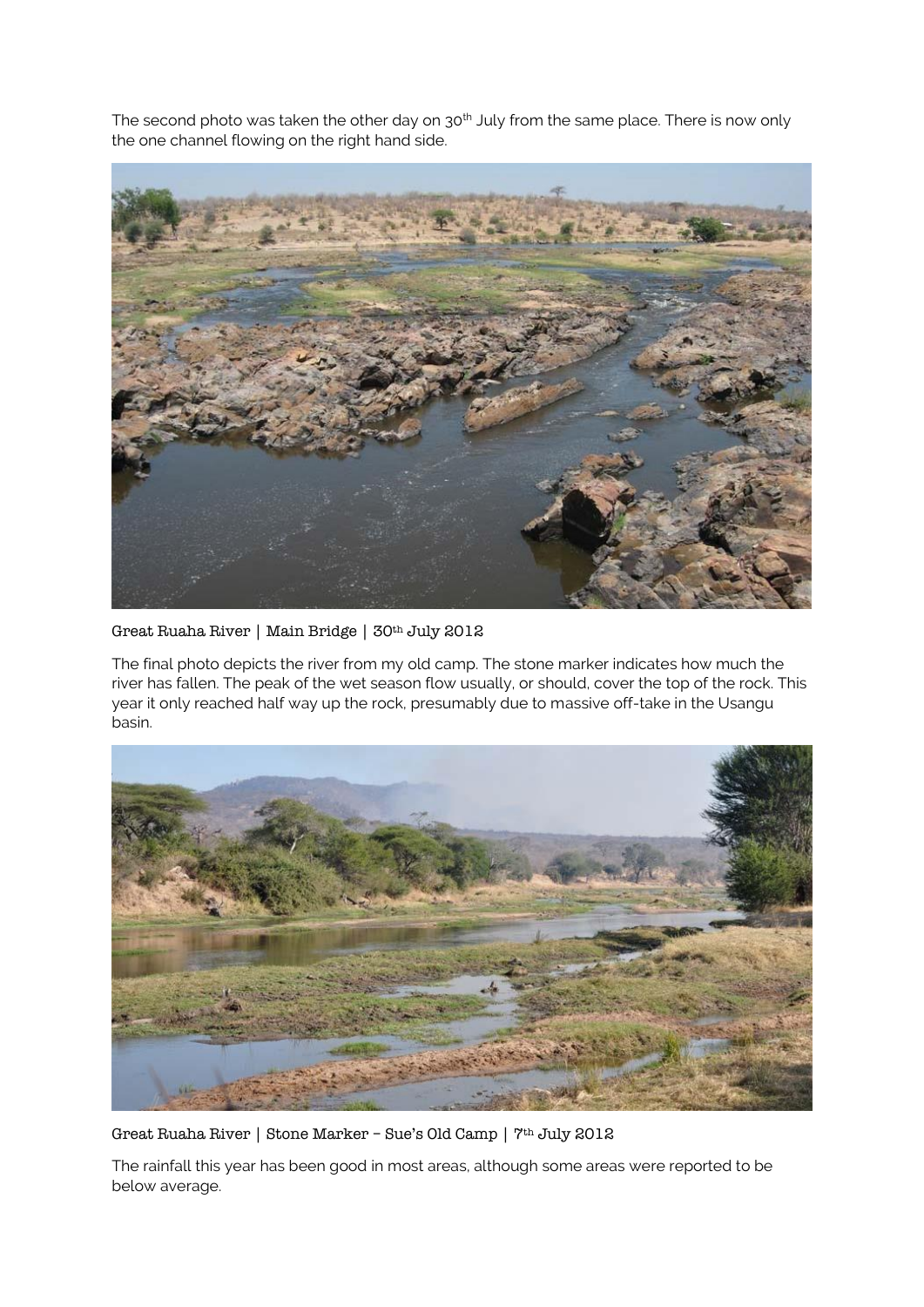# **October 2012**

The river is not in good shape. It stopped flowing at the main bridge (Ibuguziwa) on 20<sup>th</sup> October. These photo are taken from the air as I left from Msembe on 23rd October. I have been away so have not been able to get photos from the bridge as usual. However, I think that these photos below illustrate the state of the river very clearly.

You can see in the bottom photo (which is more or less opposite Msembe HQ) that the river is most definitely not flowing at that point. Also, there have been reports of masses of dying fish on the Jongomero end of the river, with flocks of Pelicans coming in for the feast.

The surrounding landscape shows clearly how desperately dry it is. The lack of edible vegetation only intensifies the need for drinking water for the animals, great and small. This is always the most testing time for Ruaha, and this year is no exception.



Great Ruaha River | Near Msembe HQ | 23rd October 2012



Great Ruaha River | Near Msembe HQ | 23rd October 2012